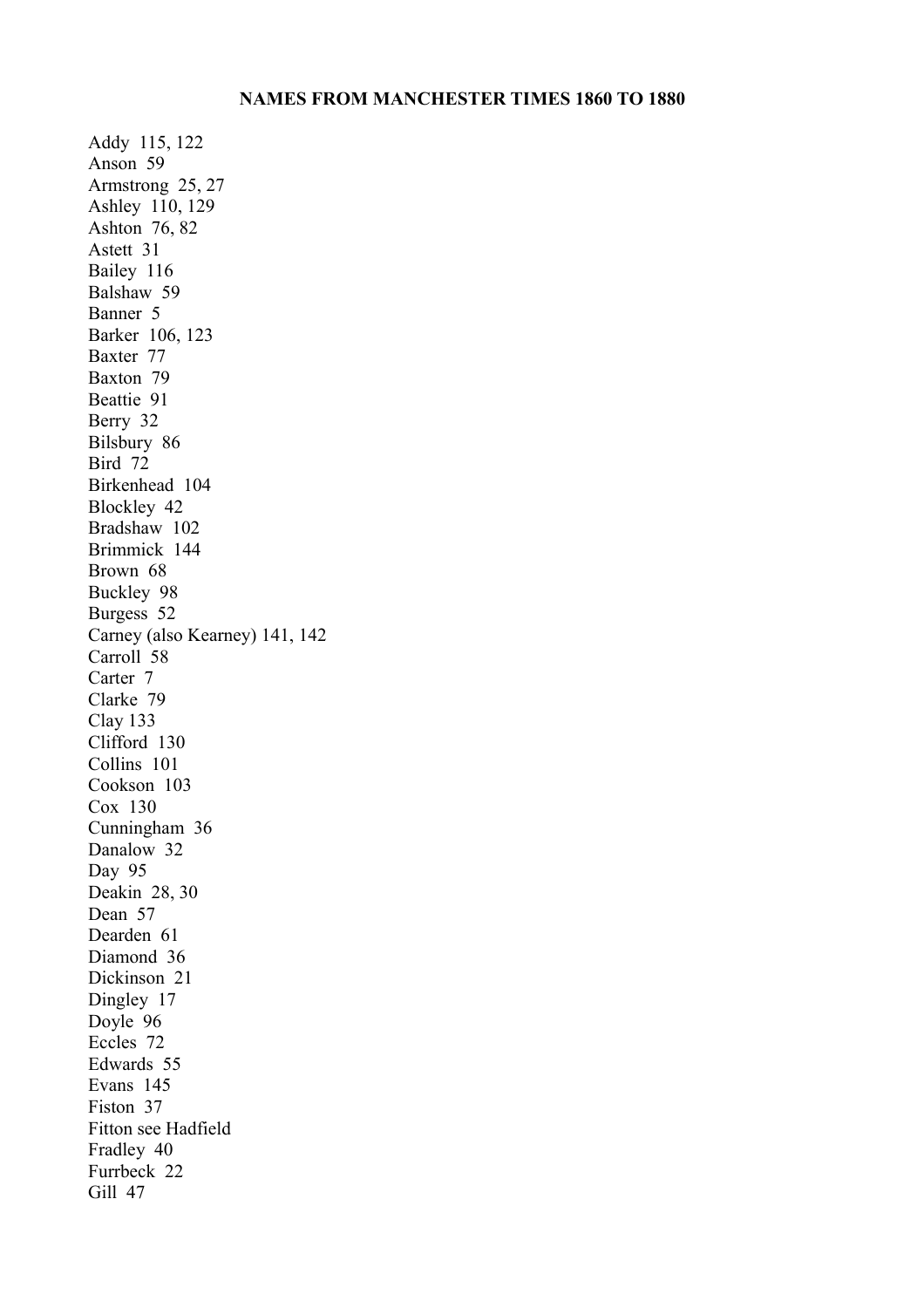Gough 137 Green 99 Greenwood 67 Hadfield (alias Fitton) 50, 121 Hall 79 Hannan 32 Hanson 74, 100 Harding 79 Harper 120 Harrison 25 Hellawell 152 Henshaw 8 Herring 44 Hesketh 46 Hillman 94 Hoare 125 Holland 148 Holloway 4 Holt 42, 74 Hughes 79, 119, 143 Jackson 2 Jacksworth 118 Jewell 23, 26 Johnson 52 Jones 12, 140 Kearney(also Carney) 141, 142 Lawless 96, 97 Lee 75 Leighton 16, 17 Lewis 56 Mackay 1 Madden 143 Martin 51, 57, 63, 93 Martindale 32 McCormick 64 McElroy 58 McEvoy 131 McKoy 134 McRoy 107 Meredith 70 Mevins 109 Miller 127, 128 Milnes 44 Moore 65 Morris 89, 112 Morton 88 Moston 88, 112, 113 Mountain 67 Musson 94 Nagle 54 Neale 71 Ogden 18